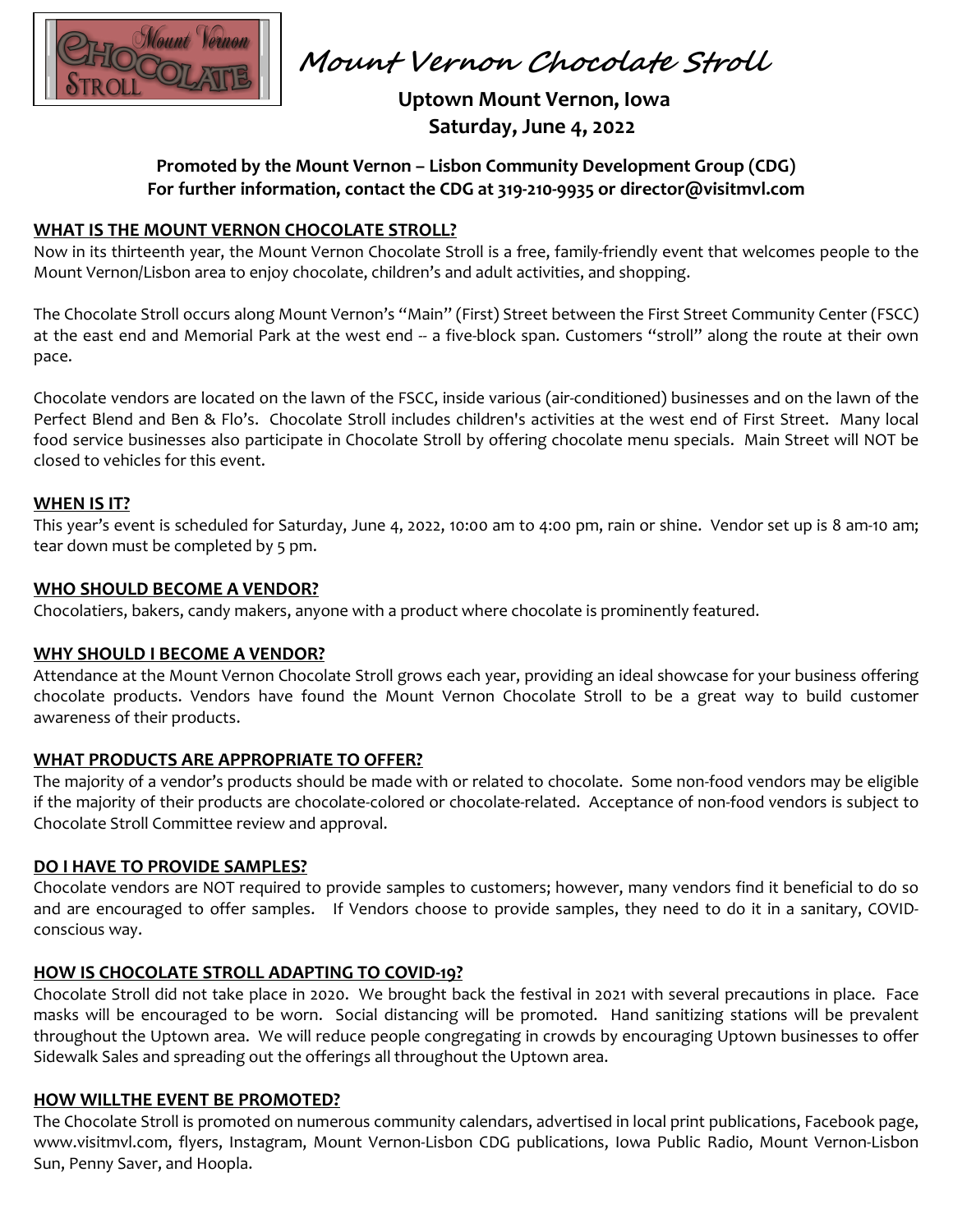

# **Mount Vernon Chocolate Stroll**

 **Saturday, June 4, 2022 Vendor Application - \$25 Vendor Fee** 

**For further information, contact the CDG at 319-210-9935 or director@visitmvl.com** 

**Please return application to the CDG by May 14, 2022**

*Please note***: in addition to the Chocolate Stroll Vendor Application fee, most vendors will be required to have a temporary food service permit from Linn County Public Health, which currently costs \$33.50. For information regarding the temporary food service permit, contact Linn County Public Health at (319) 892-6000** 

| Today's Date: ____________________________                                           |                                                                                                                                                                                                                                                              |  |
|--------------------------------------------------------------------------------------|--------------------------------------------------------------------------------------------------------------------------------------------------------------------------------------------------------------------------------------------------------------|--|
|                                                                                      |                                                                                                                                                                                                                                                              |  |
|                                                                                      |                                                                                                                                                                                                                                                              |  |
|                                                                                      |                                                                                                                                                                                                                                                              |  |
|                                                                                      |                                                                                                                                                                                                                                                              |  |
|                                                                                      |                                                                                                                                                                                                                                                              |  |
|                                                                                      |                                                                                                                                                                                                                                                              |  |
|                                                                                      |                                                                                                                                                                                                                                                              |  |
| Describe products you plan to sell:                                                  |                                                                                                                                                                                                                                                              |  |
|                                                                                      |                                                                                                                                                                                                                                                              |  |
|                                                                                      | Where would you prefer to set up your booth? _____ inside an air-conditioned business ________ outdoors                                                                                                                                                      |  |
| If outdoors, will you be using a tent? _____ yes _______ no                          |                                                                                                                                                                                                                                                              |  |
| accommodate vendors' location preferences, but cannot guarantee a specific location. | Outdoor sites may be on the First Street Community Center lawn or along First Street. The CDG will do its best to                                                                                                                                            |  |
| for obtaining a temporary food service permit from Linn County Health.               | I have read the Vendor Agreement. By signing this application, I agree to abide by the operating times and rules of the 2022<br>Mount Vernon Chocolate Stroll, including the wearing of a Face Mask during the Chocolate Stroll Event. I will be responsible |  |
|                                                                                      |                                                                                                                                                                                                                                                              |  |
|                                                                                      | Applications will be considered on a first come first comed basis. CDC will stay mediam control and word and New yorld began titled                                                                                                                          |  |

*Applications will be considered on a first-come, first-served basis. CDG will give preference to local vendors. You will be notified by email of your acceptance no later than May 26, 2021, and will receive further information at that time. In the event your application is not accepted, your check will be returned to you by June 1, 2022.* 

**Application deadline: May 14, 2022. Mail completed application and check (payable to CDG) to: CDG Attn: Chocolate Stroll, PO Box 31, Mount Vernon, IA 52314. For more information call the CDG at 319-210-9935 or via email at: director@visitmvl.com**